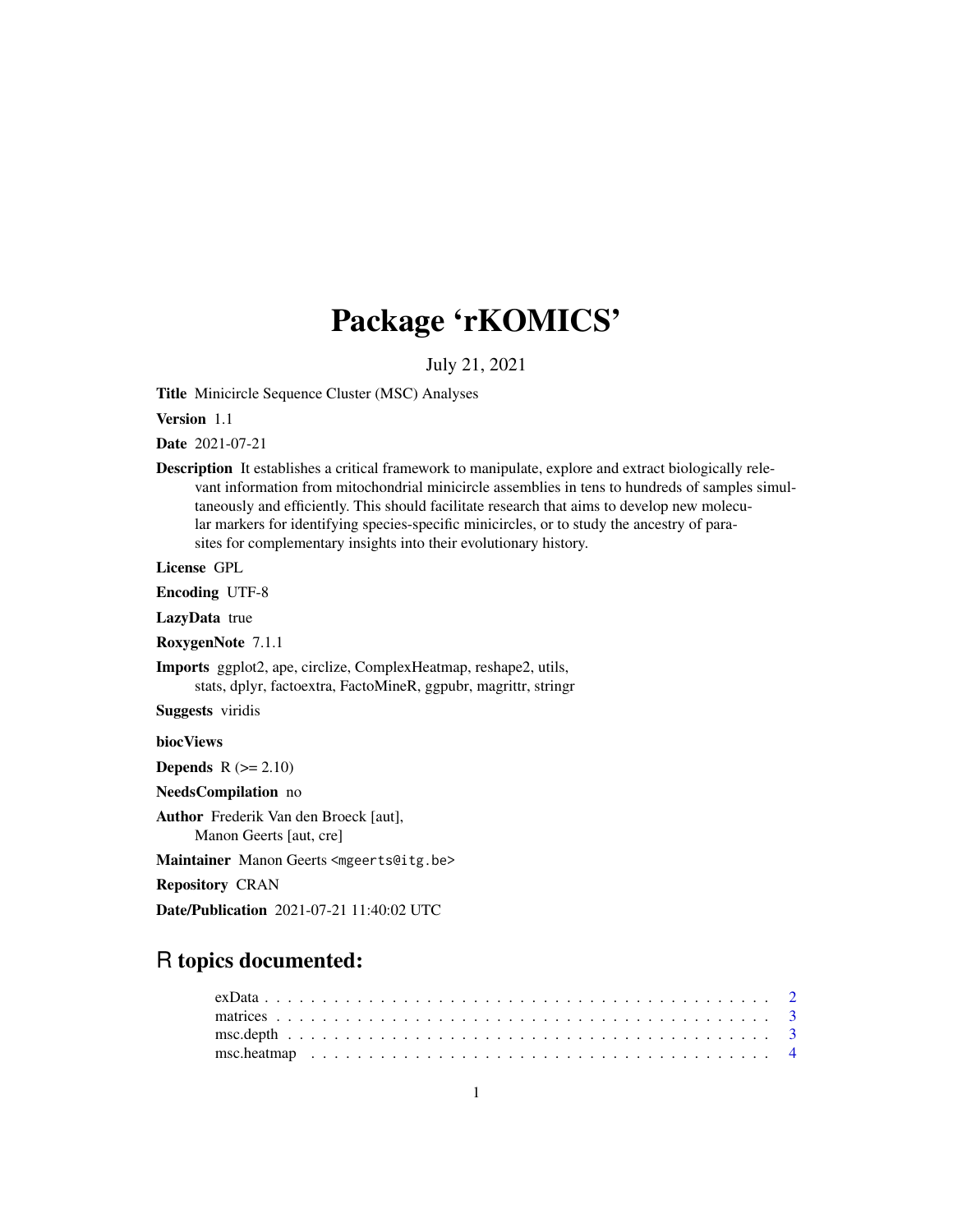#### <span id="page-1-0"></span> $2 \cos \theta$  exData

#### **Index** 2008 **[18](#page-17-0)**

exData *Example dataset*

#### Description

A dataset containing example inputs.

#### Usage

exData

#### Format

A list with seven objects

strain a character vector containing the strain names.

subspecies a factor specifying to which subspecie the strains belong to.

HCN a numerical vector with their corresponding median genome wide coverage.

fastafiles a character vector containing the file names of the minicircle sequences in fasta format.

ucs a character vector containing the file names of the cluster information in uc format.

mapstats a character vector containing the files names of the mapping statistics in text format.

depthstats a character vector containing the files names of the depth statistics in text format.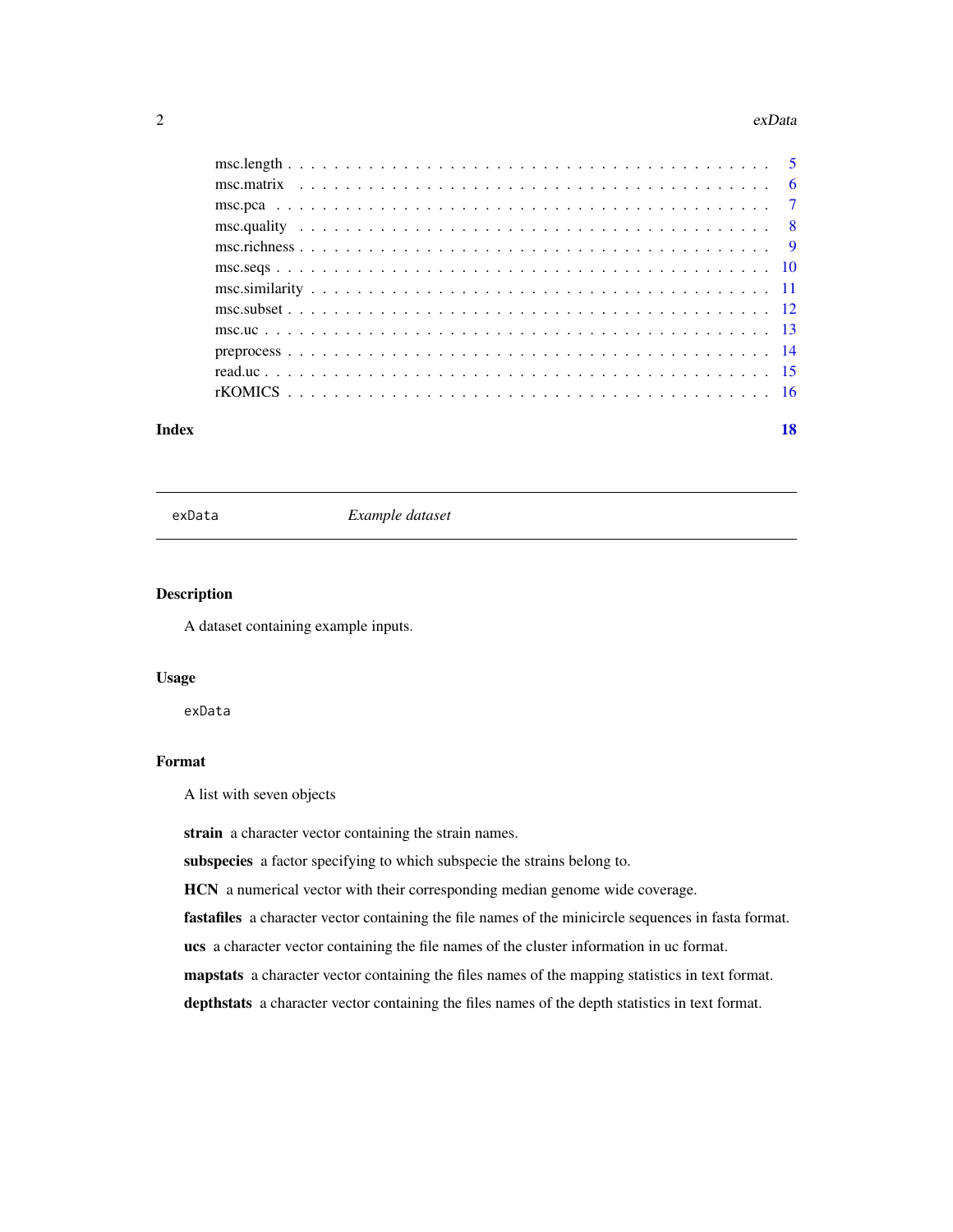<span id="page-2-0"></span>

#### Description

A list containing 15 example cluster matrices with percent identities of 80, 85 and 88:100.

#### Usage

matrices

#### Format

a list of different cluster matrices.

msc.depth *Check the read depth of assembled minicircles*

#### Description

The depth statistics, generated with KOMICS, include average, median, minimum and maximum per site read depth of every minicircle contig that has been assembled. The msc.depth function allows you to summarize those statistics and to estimate minicircle copy numbers by standardizing median read depths per minicircle contig to the median genome-wide read depths.

#### Usage

msc.depth(depthstats, groups, HCN = NULL)

#### Arguments

| depthstats | a character vector containing the file names of the depth statistics (output of<br>KOMICS), e.g. sampleA.depthstats.txt, sampleB.depthstats.txt, |
|------------|--------------------------------------------------------------------------------------------------------------------------------------------------|
| groups     | a vector specifying to which groups (e.g. species) the samples belong to.                                                                        |
| <b>HCN</b> | a numeric vector containing haploid copy numbers of the corresponding samples<br>(optional, by default set to null).                             |

| a11       | a table merging depth statistics of all samples. Depth statistics include the aver-<br>age, median, minimum and maximum per site read depth. |
|-----------|----------------------------------------------------------------------------------------------------------------------------------------------|
| plots     | a plot per sample visualizing the median read depth distribution.                                                                            |
| medianRD  | one graph summarizing the median read depth distribution of all samples.                                                                     |
| <b>CN</b> | one graph summarizing the copy number (if HCN is not null) of all samples.                                                                   |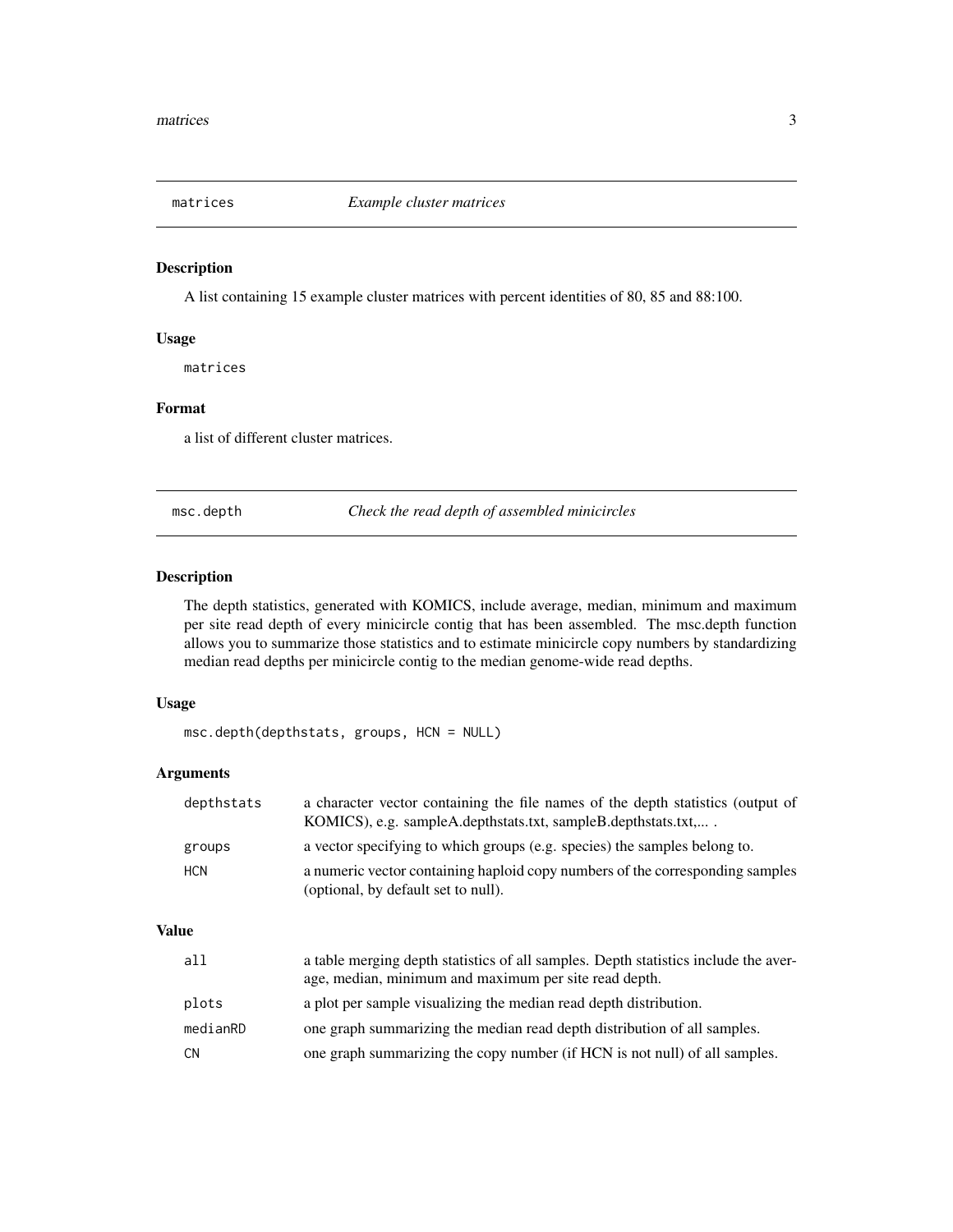```
require(ggpubr)
data(exData)
### run function
depth <- msc.depth(depthstats = system.file("extdata",
                  exData$depthstats, package = "rKOMICS"), groups = exData$species,
                  HCN = exData$medGWD/2)
### visualize results
hist(depth$all[,"MEDIAN.DEPTH"], breaks=100,
   main="Global median depth distribution",xlab = (''))
### alter plot
annotate_figure(depth$plots$CUM29A1, fig.lab = "CUM29A1",
               fig.lab.pos = "bottom.right", fig.lab.face = 'italic')
```
msc.heatmap *Visualization of cluster matrices*

#### Description

The msc.heatmap function generates a heatmap of the input cluster matrix that summarizes the presence or absence of Minicircle Cluster Sequences (MCSs) between groups of samples.

#### Usage

```
msc.heatmap(clustmatrix, samples, groups)
```
#### Arguments

| clustmatrix | one cluster matrix generated with the msc.matrix function.                                   |
|-------------|----------------------------------------------------------------------------------------------|
| samples     | a vector containing the sample names. This can include all samples or it can be<br>a subset. |
| groups      | a vector specifying to which groups (e.g. species) the samples belong to.                    |

#### Value

a heatmap

#### Examples

data(exData) data(matrices)

### run function

<span id="page-3-0"></span>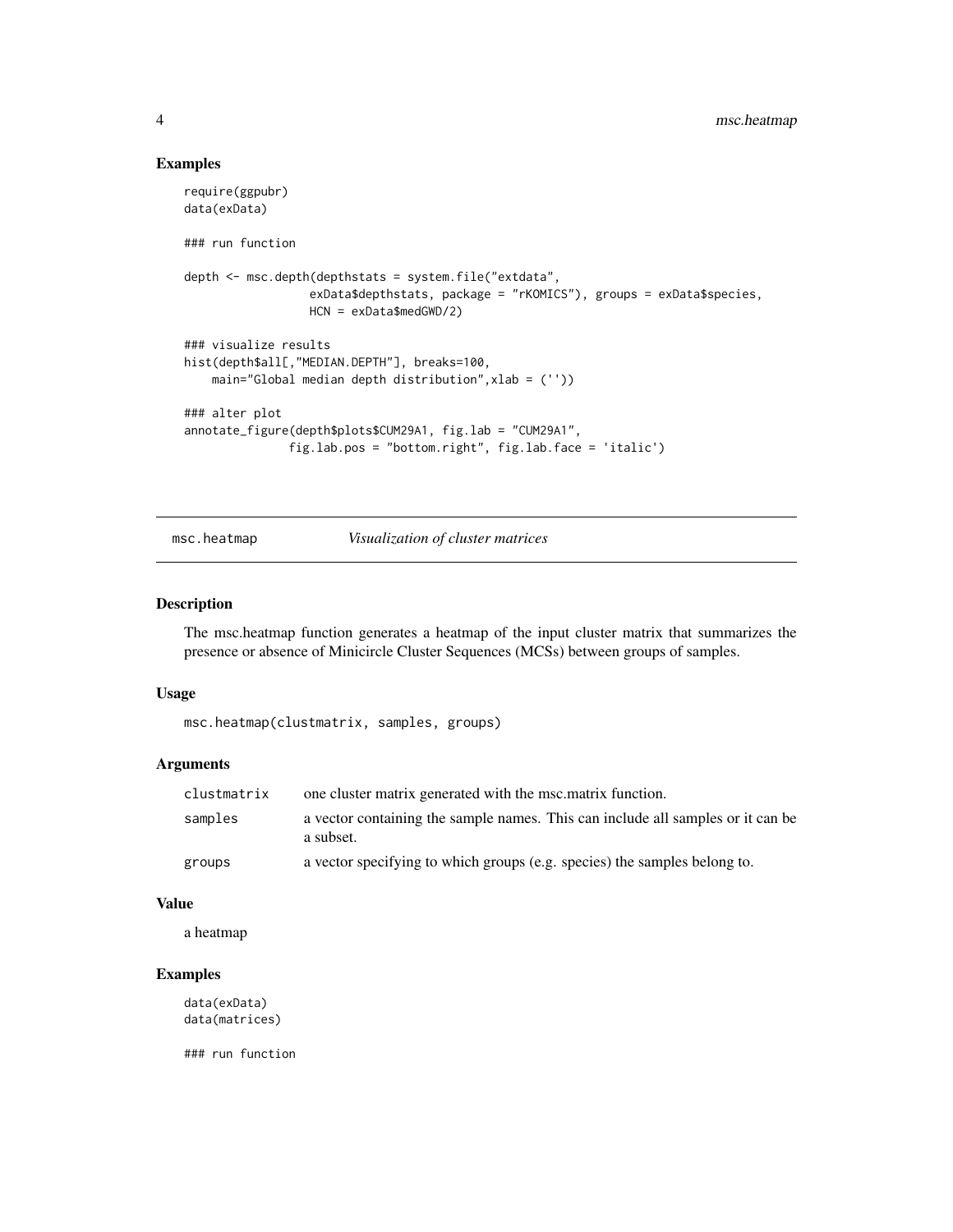#### <span id="page-4-0"></span>msc.length 5

```
msc.heatmap(matrices[["id80"]], groups = exData$species,
           samples = exData$samples )
### run function on every cluster matrix with subset of samples
### you will be asked to confirm
table(exData$species)
hybrid <- which(exData$species=="hybrid")
# msc.heatmap(matrices[["id97"]], groups = exData$species[hybrid],
# samples = exData$samples[hybrid])
```
msc.length *Length of minicircles*

#### Description

The msc.length function allows you to check the length of minicircle sequences based on one fasta file.

#### Usage

msc.length(file, samples, groups)

#### Arguments

| file    | the name of the fasta file containing all minicircle sequences, e.g. all minicircles circ fasta.            |
|---------|-------------------------------------------------------------------------------------------------------------|
| samples | a character vector containing the sample names.                                                             |
| groups  | a vector, of equal length as samples, specifying to which group (e.g. subspecies)<br>the samples belong to. |

#### Value

| length | a numerical vector containing the length of minicircle sequences.     |
|--------|-----------------------------------------------------------------------|
| plot   | a histogram visualizing the length frequency of minicircle sequences. |

#### Examples

```
require(ggplot2)
require(ggpubr)
### run function
bf <- msc.length(file = system.file("extdata", "all.minicircles.fasta", package="rKOMICS"),
                 samples = exData$samples, groups = exData$subspecies)
af <- msc.length(file = system.file("extdata", "all.minicircles.circ.fasta", package="rKOMICS"),
                 samples = exData$samples, groups = exData$subspecies)
```
length(which(bf\$length<800))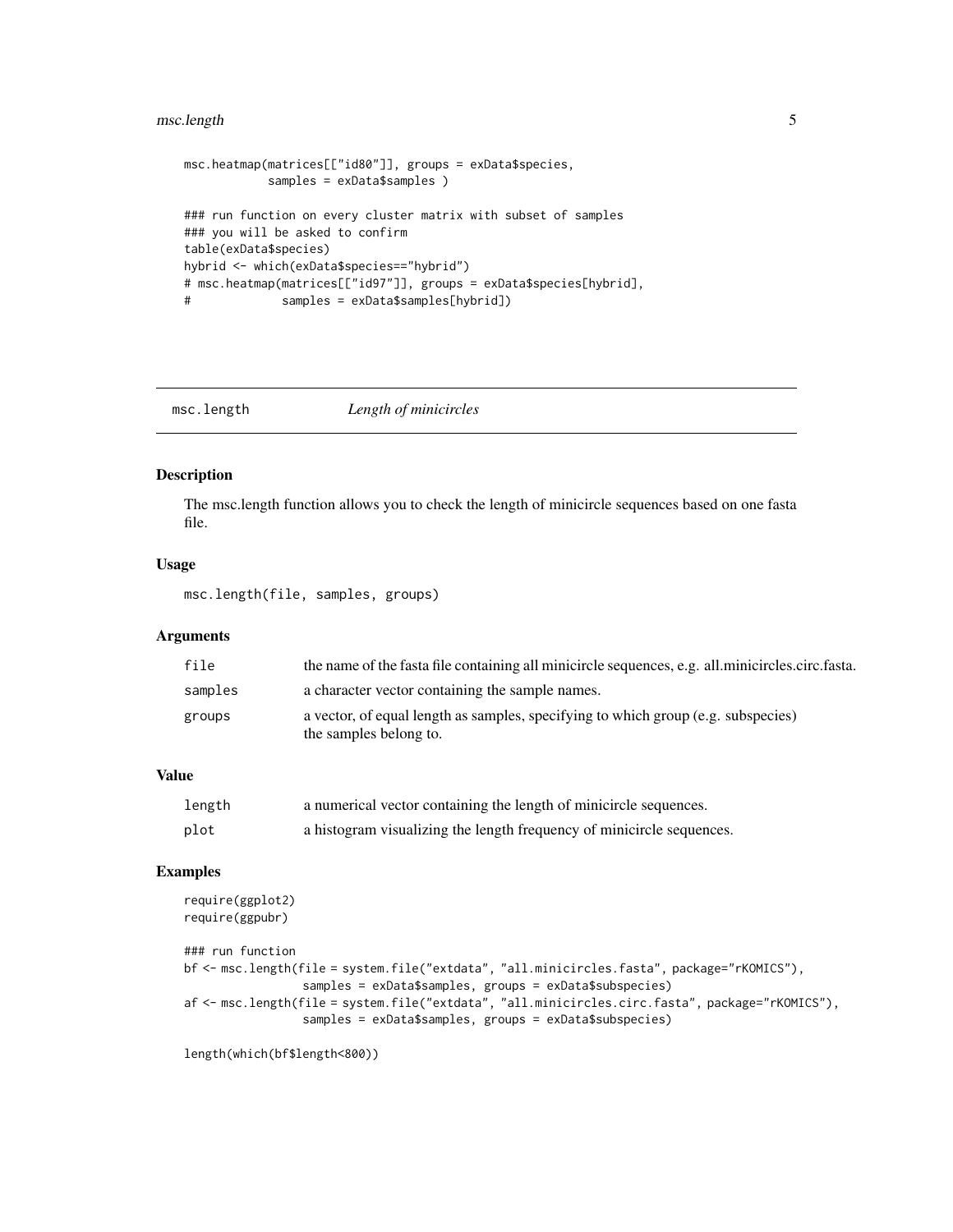```
length(which(bf$length>1400))
### visualize results
hist(af$length, breaks=50)
### alter plot
ggarrange(bf$plot + labs(caption = "Before filtering"),
          af$plot + labs(caption = "After filtering"), nrow=2)
```
msc.matrix *Build cluster matrix*

#### Description

Clustering based on a percent identity, performed with the VSEARCH tool, will generate files in uc format. The msc.matrix function will transform every input file into a cluster matrix. The columns of the matrix correspond to the samples and the rows of the matrix correspond to the minicircle sequence cluster (MSC). The absence of a MSC in a sample is indicated with the value of zero while the presence of a MSC in a sample will be indicated with a value  $\geq 1$ .

#### Usage

msc.matrix(files, samples, groups)

#### Arguments

| files   | a character vector containing the uc file names (output of the VSEARCH tool)<br>e.g. all.minicircles.circ.id70.uc, all.minicircles.circ.id80.uc |
|---------|-------------------------------------------------------------------------------------------------------------------------------------------------|
| samples | a character vector containing the sample names. The vector should be order<br>alphabetically.                                                   |
| groups  | a vector, of equal length as samples, specifying to which group (e.g. species)<br>the samples belong to.                                        |

#### Value

a list containing one cluster matrix per percent identity. The value 0 in the cluster matrix means the MSC doesn't occur in the sample. A value higher than 0 means the MSC is found at least once in the sample.

#### Examples

data(exData)

### run function

matrices <- msc.matrix(files = system.file("extdata", exData\$ucs, package="rKOMICS"),

<span id="page-5-0"></span>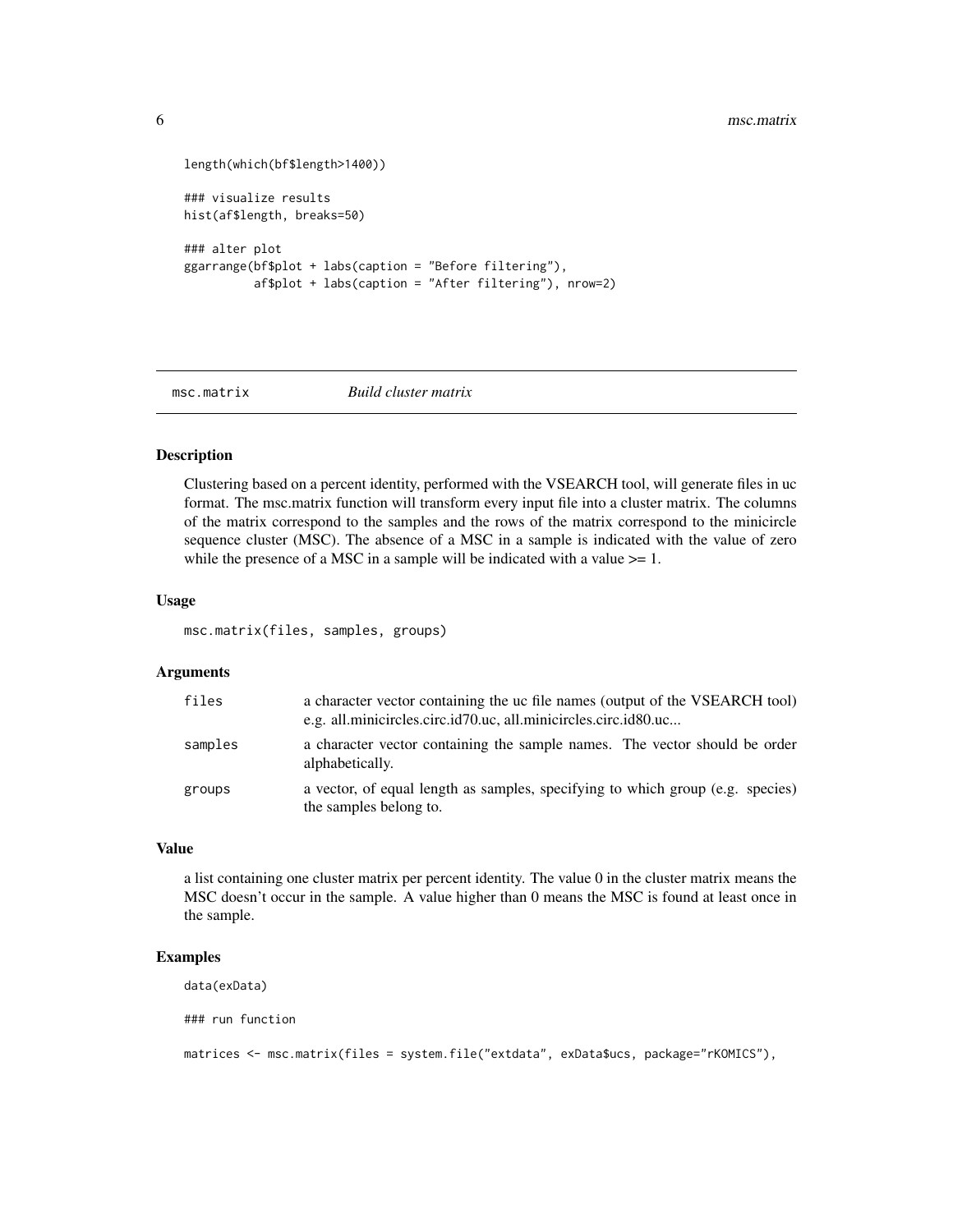```
samples = sort(exData$samples),
                      groups = exData$species[order(exData$samples)])
### or:
data(matrices)
### show matrix with id 95%
matrices[["id95"]]
rowSums(matrices[["id95"]]) # --> frequency of MSC across all samples
colSums(matrices[["id95"]]) # --> number of MSC per sample
```
msc.pca *Prinicple Component Analysis based on MSC*

#### Description

The msc.pca allows you to perform Principle Component Analysis to summarize MSCs variation in all samples or in a subset of samples.

#### Usage

```
msc.pca(clustmatrix, samples, groups, n = 20, labels = TRUE, title = NULL)
```
#### Arguments

| clustmatrix | a cluster matrix                                                                                        |
|-------------|---------------------------------------------------------------------------------------------------------|
| samples     | a vector containing the names of the samples. This can include all samples or it<br>can be a subset.    |
| groups      | a vector specifying to which group (e.g. species) the samples belong to.                                |
| n           | number of clusters to select with highest contribution to PCA.                                          |
| labels      | a logical parameter indicating whether to use labels on the PCA plot or not.<br>Default is set to true. |
| title       | the title of the graph                                                                                  |

| plot        | a PCA plot.                                             |
|-------------|---------------------------------------------------------|
| eigenvalues | a barplot showing percentage of explained variances.    |
| clustnames  | list of cluster names with highest contribution to PCA. |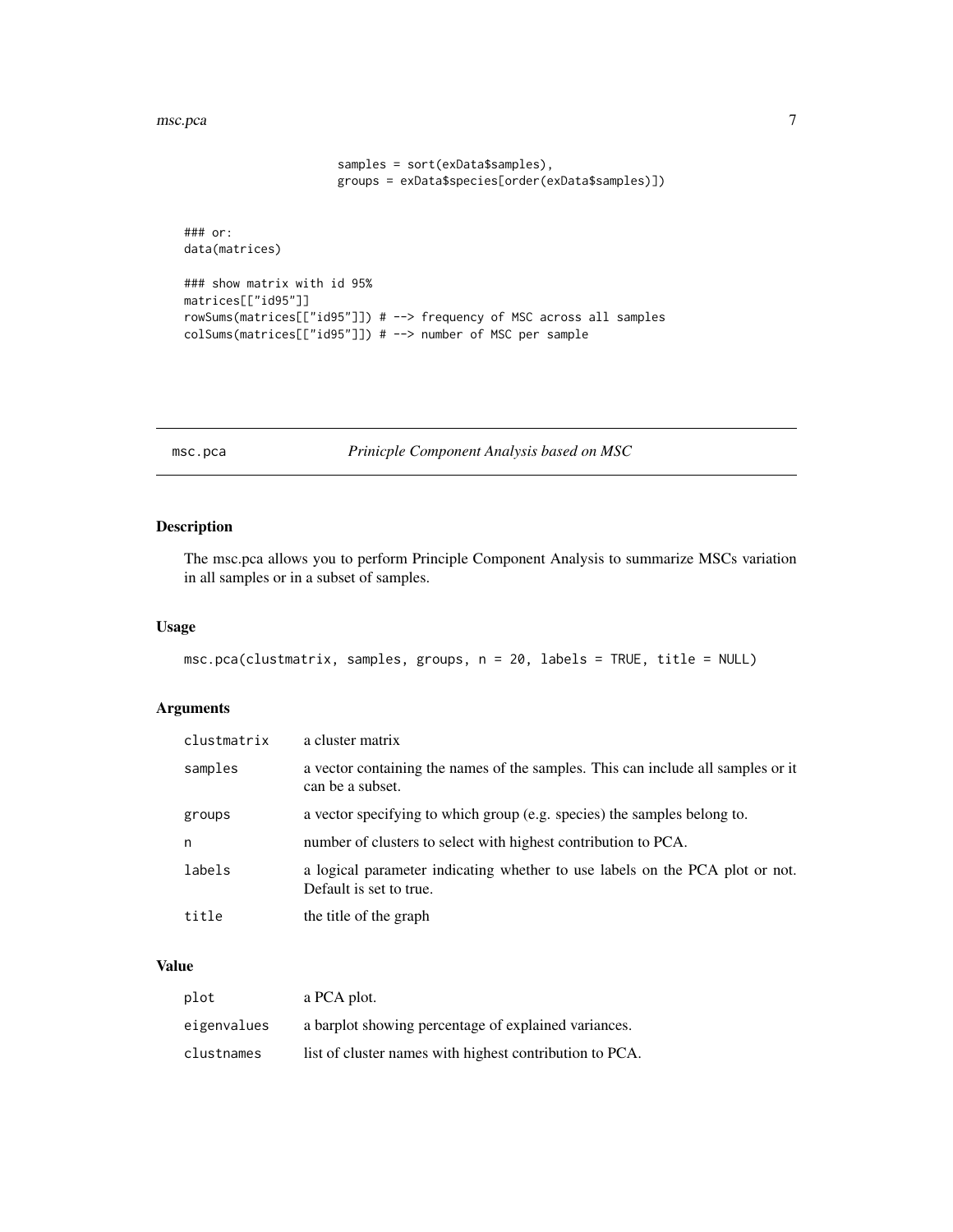```
data(matrices)
data(exData)
### run function with all samples
res.pca <- lapply(matrices, function(x) msc.pca(x, samples = exData$samples,
                groups = exData$species, n=30, labels=FALSE, title=NULL))
res.pca$id93$eigenvalues
res.pca$id93$plot
### use clusters with highest contribution to visualize in a heatmap
msc.heatmap(matrices[["id93"]][res.pca$id93$clustnames,], samples = exData$samples,
           groups = exData$species)
### run function with a subset of samples
### you will be asked to confirm
table(exData$species)
hybrid <- which(exData$species=="hybrid")
# pca.subset <- msc.pca(clustmatrix = matrices[["id97"]],
# samples = exData$samples[hybrid],
# groups = exData$species[hybrid], labels = TRUE,
# title = "PCA only with hybrids")
```
msc.quality *Check the quality of the assembly*

#### Description

The msc.quality function allows you to summarise mapping statistics generated by KOMCIS. To check whether minicircles have been assembled successfully, read, mapped read and high quality mapped read frequencies are inspected. The proportion of (near-)perfect alignments of CSB3 containing reads are herefor an important measure.

#### Usage

```
msc.quality(mapstats, groups)
```
#### Arguments

| mapstats | a character vector containing the file names of mapping statistics (output of<br>KOMICS). |
|----------|-------------------------------------------------------------------------------------------|
| groups   | a vector specifying to which group (e.g. species) the samples belong to.                  |

<span id="page-7-0"></span>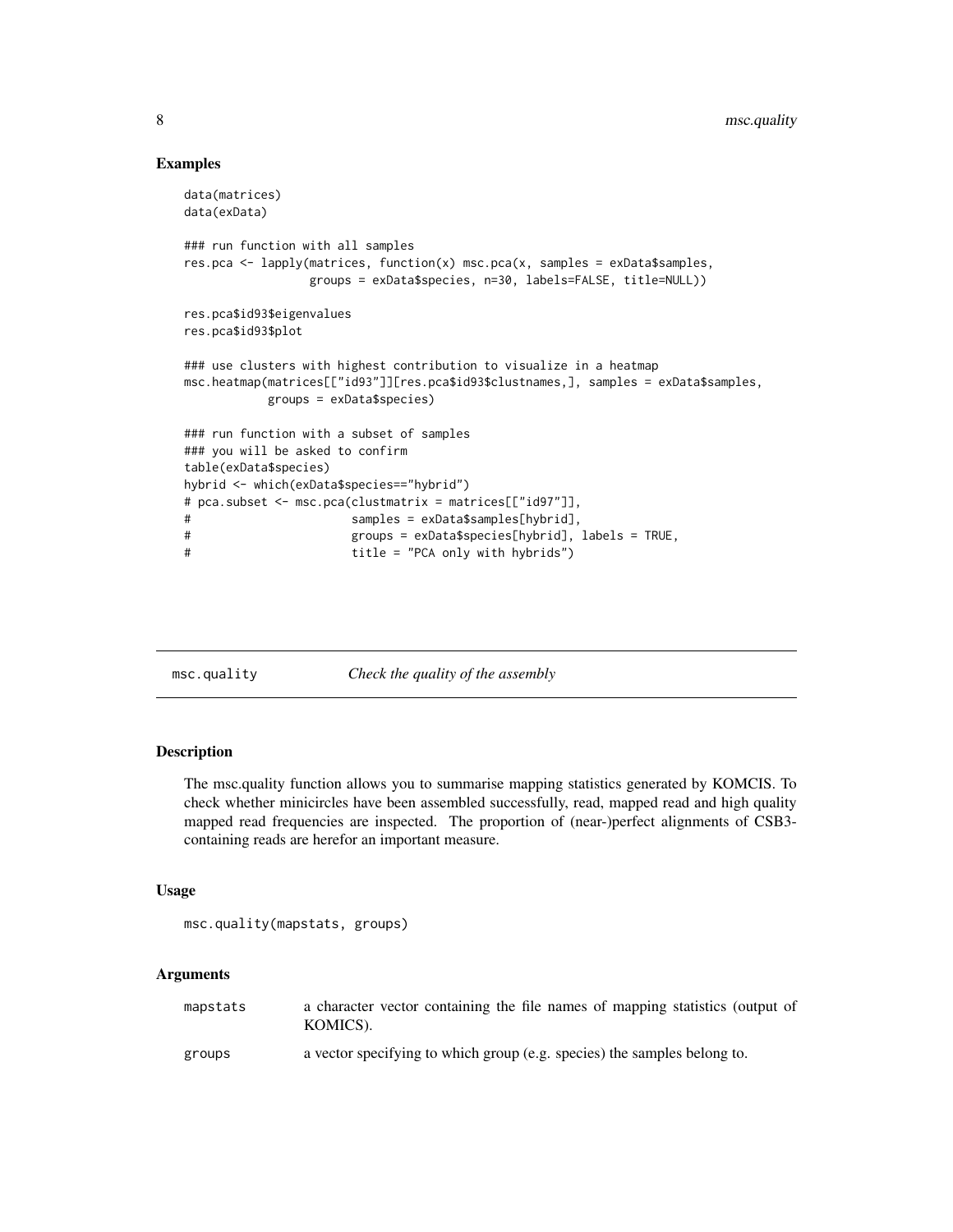#### <span id="page-8-0"></span>msc.richness 9

#### Value

| all         | a table merging mapping statistics of all samples. Mapping statistics include<br>the number of mapped reads (MR), mapped reads with high quality (MR HQ),<br>CSB3-containing mapped reads (MR_CSB3) and CSB3-containing mapped read<br>with high quality (MR CSB3 HO). |
|-------------|------------------------------------------------------------------------------------------------------------------------------------------------------------------------------------------------------------------------------------------------------------------------|
| proportions | a list of tables containing the proportion of previous mentioned items.                                                                                                                                                                                                |
| plots       | barplots visualizing previous results.                                                                                                                                                                                                                                 |

#### Examples

data(exData)

```
### run function
map <- msc.quality(mapstats = system.file("extdata", exData$mapstats, package = "rKOMICS"),
                   exData$species)
```
lapply(map\$proportions, mean)\$MR\_HQ lapply(map\$proportions, mean)\$MR\_CSB3\_HQ

### visualize results barplot(map\$proportions\$MR)

msc.richness *Minicircle Sequence Cluster richness*

#### Description

The msc.richness function counts how many Minicircle Sequence Clusters (MSC) are present per sample across different percent identities.

#### Usage

msc.richness(clustmatrices, samples, groups)

#### Arguments

|         | clustmatrices a list of cluster matrices.                                                                |
|---------|----------------------------------------------------------------------------------------------------------|
| samples | a vector containing the names of the samples. This can include all samples or it<br>can be a subset.     |
| groups  | a vector, of equal length as samples, specifying to which group (e.g. species)<br>the samples belong to. |

| table | a table containing the number of MSC per sample across different percent iden-<br>tities. |
|-------|-------------------------------------------------------------------------------------------|
| plot  | a boxplot visualizing previous results.                                                   |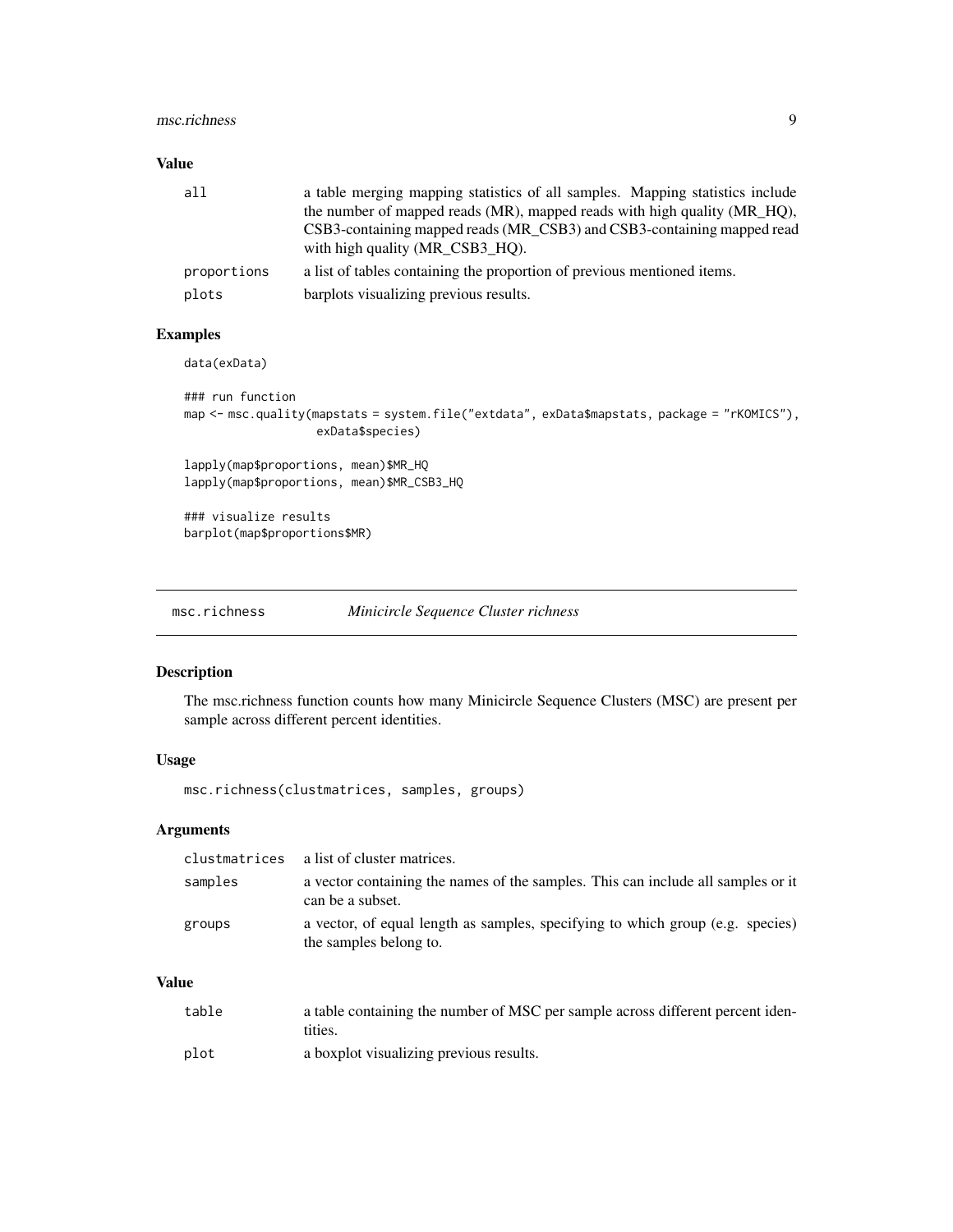```
require(ggplot2)
data(matrices)
data(exData)
#### run function
richness <- msc.richness(matrices, samples = exData$samples, groups = exData$species)
apply(richness$table[which(richness$table$group=="L. peruviana"),-(1:2)], 2, mean)
apply(richness$table[which(richness$table$group=="L. braziliensis"),-(1:2)], 2, mean)
apply(richness$table[which(richness$table$group=="hybrid"),-(1:2)], 2, mean)
#### visualize results
barplot(richness$table[,"id93"], names.arg = richness$table[,1],
       las=2, cex.names=0.4, main="N of MSC at id 93")
#### adjust plot
richness$plot + ggtitle("MSC richness across % id") +
               theme(axis.text.x = element_text(angle=45, hjust=1))
### show results of subset
table(exData$species)
hybrid <- which(exData$species=="hybrid")
# richness.subset <- msc.richness(matrices, samples = exData$samples[hybrid],
# groups = exData$species[hybrid])
```

| msc.seqs | Retrieve sequences |  |
|----------|--------------------|--|
|          |                    |  |

#### Description

The msc.seqs retrieves the DNA sequence of a minicircle sequence cluster (MSC) together with all its hit sequences.

#### Usage

```
msc.seqs(fastafile, ucfile, clustnumbers, writeDNA = TRUE)
```
#### Arguments

| fastafile    | the name of the fasta file containing all minicircle sequences.                                                                                    |
|--------------|----------------------------------------------------------------------------------------------------------------------------------------------------|
| ucfile       | the name of the uc file.                                                                                                                           |
| clustnumbers | a character vector containing the cluster numbers (in the format " $C0$ ", " $C1$ ", )<br>of which cluster and hit sequences need to be extracted. |
| writeDNA     | a logical parameter which is by default set to TRUE. This will write fasta files<br>to the current directory.                                      |

<span id="page-9-0"></span>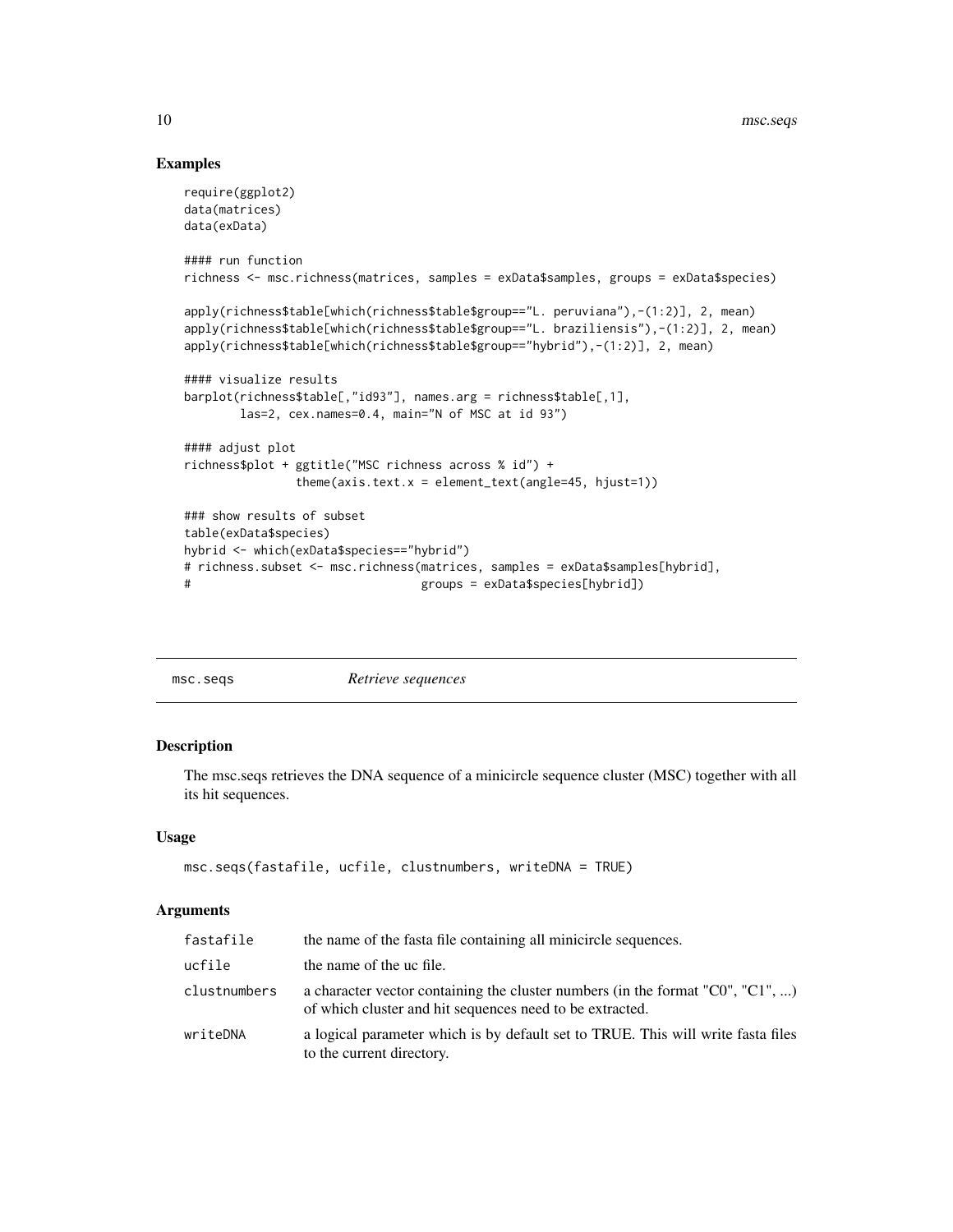#### <span id="page-10-0"></span>msc.similarity 11

#### Value

a table which summarizes the number of hit sequences found in the MSC, the MSC name and where the MSC is present (strain names).

one fasta file per MSC with all its hits sequences.

#### Examples

data(exData)

```
### select a subset of MSC
Lpe <- which(exData$species == "L. peruviana")
specific <- msc.subset(matrices[[7]], subset = Lpe)
```

```
### run function
seq <- msc.seqs(fastafile = system.file("extdata", "all.minicircles.circ.fasta", package="rKOMICS"),
                ucfile = system.file("extdata", exData$ucs, package="rKOMICS")[7],
                clustnumbers = specific$clustnumbers, writeDNA = FALSE)
```
msc.similarity *Minicircle Sequence Cluster similarity*

#### Description

The msc.similarity function allows you to check the absolute and relative frequency of shared and unique MSC between different groups across different percent identities.

#### Usage

msc.similarity(clustmatrices, samples, groups)

#### Arguments

| clustmatrices | a list of cluster matrices.                                                                              |
|---------------|----------------------------------------------------------------------------------------------------------|
| samples       | a vector containing the names of the samples. This can include all samples or it<br>can be a subset.     |
| groups        | a vector, of equal length as samples, specifying to which group (e.g. species)<br>the samples belong to. |

| absfreq      | a list per percent identity containing absolute frequency values of shared and<br>unique MSCs. |
|--------------|------------------------------------------------------------------------------------------------|
| absfreg.plot | a list of barplots visualizing previous results.                                               |
| relfreg      | a list per percent identity containing relative frequency values of shared and<br>unique MSCs. |
| relfreg.plot | one barplot visualizing previous results.                                                      |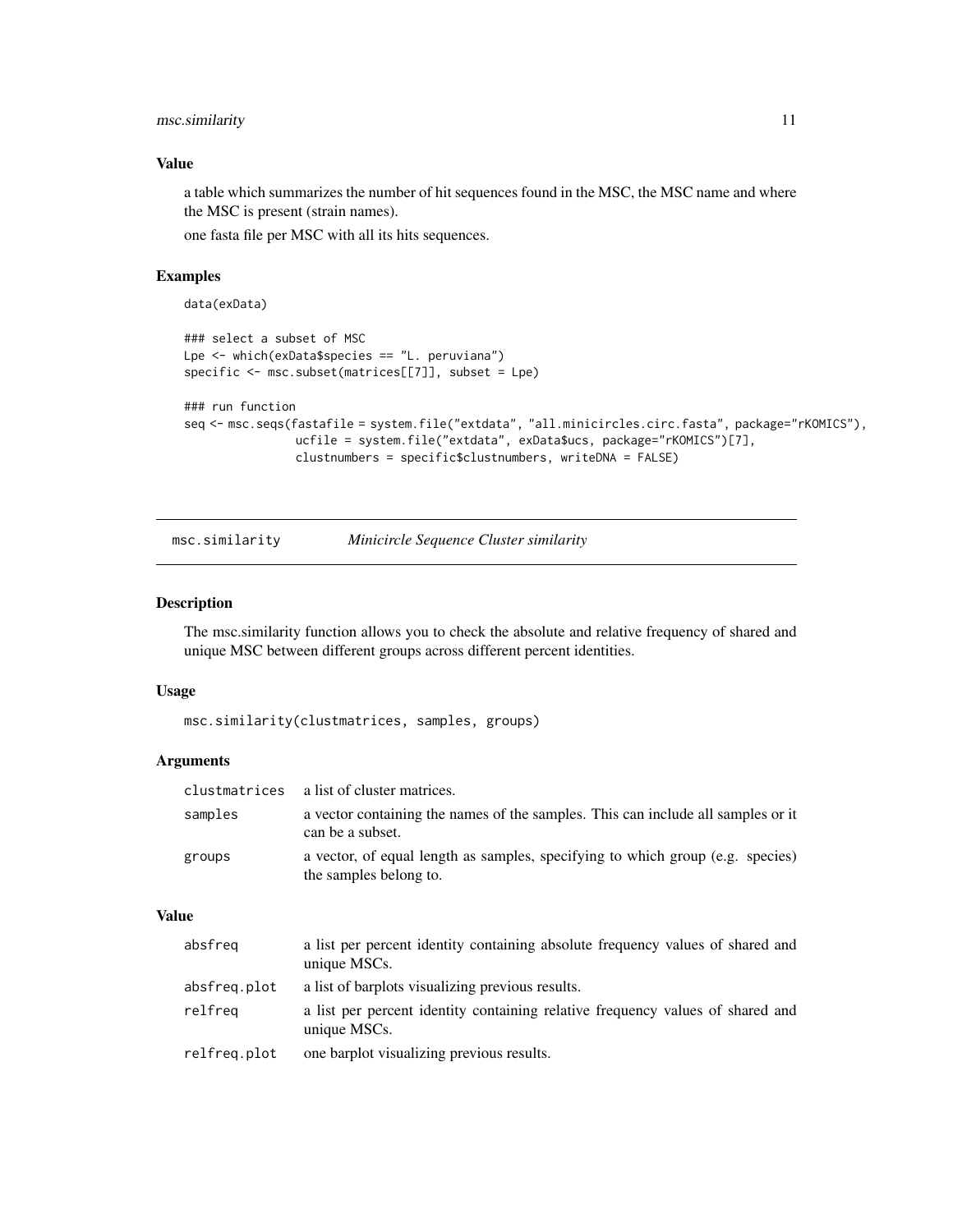```
require(viridis)
data(matrices)
data(exData)
### run function
sim <- msc.similarity(matrices, samples = exData$samples,
                      groups = exData$species)
### visualize results (absolute frequencies)
barplot(sim$absfreq$id93)
### adjust plot (relative frequencies)
sim$relfreq.plot + scale_fill_viridis(discrete = TRUE)
sim$relfreq$id97["2"]*100
sim$relfreq$id97["3"]*100
### reduce number of groups
groups <- exData$species
levels(groups)[levels(groups)!='hybrid'] <- "non-hybrid"
sim.red <- msc.similarity(matrices, samples = exData$samples, groups = groups)
sim.red$relfreq.plot + scale_fill_viridis(discrete = TRUE)
```

| msc.subset | Specific MSC |
|------------|--------------|
|------------|--------------|

#### Description

The msc.subset allows you to find specific MSC for a certain subset of samples.

#### Usage

msc.subset(clustmatrix, subset)

#### Arguments

| clustmatrix | a cluster matrix                                                  |
|-------------|-------------------------------------------------------------------|
| subset      | a numerical vector indicating which subset of samples to include. |

| clustnumbers | a vector containing the specific MSC names.                                                                                                               |
|--------------|-----------------------------------------------------------------------------------------------------------------------------------------------------------|
| freg         | frequency values of those specific MSC in the subset of samples.                                                                                          |
| matrix       | a subset of the cluster matrix containing only those specific MSC. All samples,<br>not in the subset, should have a value of 0 meaning the MSC is absent. |
| sum          | the total number of MSC found in the indicated subset of samples.                                                                                         |

<span id="page-11-0"></span>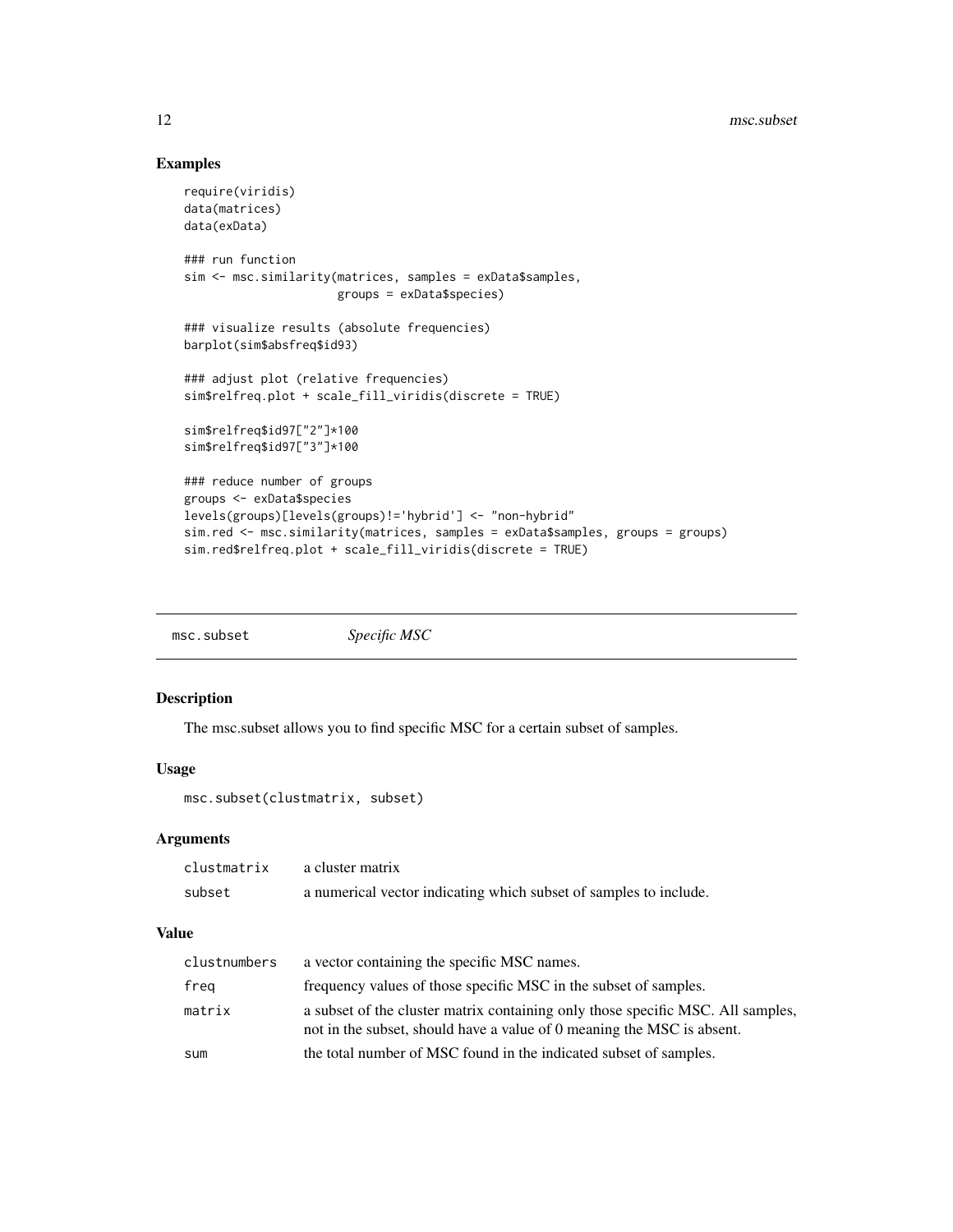#### <span id="page-12-0"></span> $\text{msc.uc}$  13

#### Examples

```
data(matrices)
data(exData)
### selecting a group of samples e.g. all L. peruviana species
Lpe <- which(exData$species == "L. peruviana")
### run function
specific <- msc.subset(matrices[["id97"]], subset = Lpe)
### visualize results (check if it is indeed specific)
heatmap(specific$matrix) # or:
msc.heatmap(specific$matrix, samples = exData$samples, groups = exData$species)
### find specific MSC with highest frequency
which.max(specific$freq)
```
#### msc.uc *Cluster Analyses*

#### Description

The msc.uc function allows you to check some clustering : insertions and deletions –> ask Fre. The total amount of minicircle sequence clusters (MSCs) found per percent identity will be calculated as well as the number of gaps.

#### Usage

msc.uc(files)

#### Arguments

| files | a character vector containing the uc file names (output of VSEARCH) e.g. |
|-------|--------------------------------------------------------------------------|
|       | all.minicircles.circ.id70.uc, all.minicircles.circ.id80.uc               |

| <b>MSCs</b>       | a numerical vector containing the number of MSC per percent identity.                           |
|-------------------|-------------------------------------------------------------------------------------------------|
| perfect aligments |                                                                                                 |
|                   | a numerical vector containing the proportions of perfect alignments per percent<br>identity.    |
| insertions        | a table showing the length and the number of insertions across different percent<br>identities. |
| deletions         | a table showing the length and the number of deletions across different percent<br>identities.  |
| plots             | different plots showing previous results.                                                       |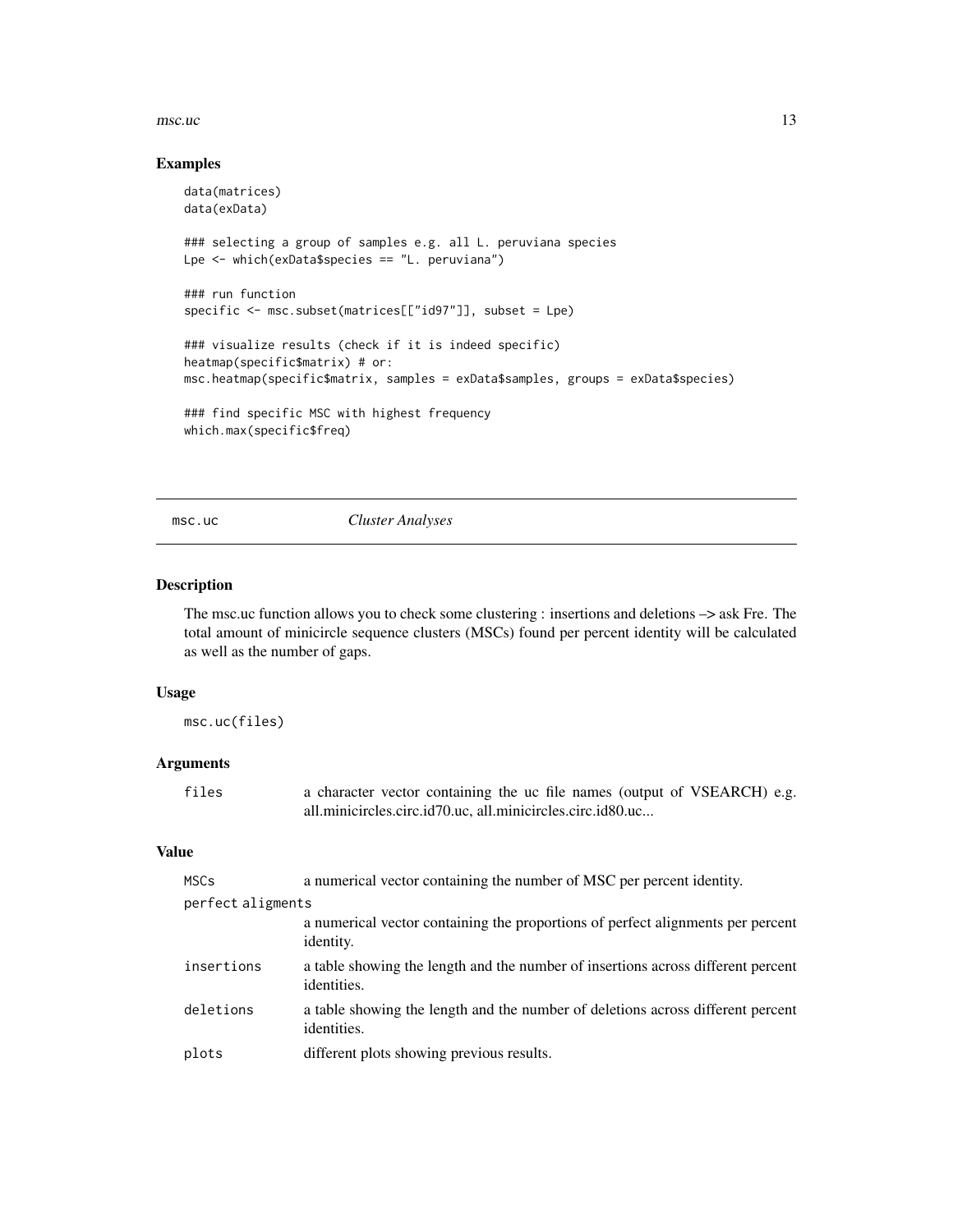#### <span id="page-13-0"></span>14 preprocess

#### Examples

```
data(exData)
### run function
ucs <- msc.uc(files = system.file("extdata", exData$ucs, package="rKOMICS"))
ucs$MSCs["100"]
ucs$MSCs["97"]
### results
ucs$plots
```
preprocess *Filtering of minicircle sequences*

#### Description

Assembling minicircle sequences with KOMICS generates individual fasta files (one per sample). The preprocess function allows you to filter the minicircle sequences based on sequence length (as the size of minicircular kDNA is species-specific and variable) and circularization success. The function will write filtered individual fasta files in the current working directory.

#### Usage

```
preprocess(files, groups, circ = TRUE, min = 500, max = 1500, writeDNA = TRUE)
```
#### Arguments

| files    | a character vector containing the fasta file names in the format sampleA.minicircles.fasta,<br>sampleB.minicircles.fasta, (output of KOMICS).                                                                        |
|----------|----------------------------------------------------------------------------------------------------------------------------------------------------------------------------------------------------------------------|
| groups   | a factor specifying to which group (e.g. species) the samples belong to. It should<br>have the same length as the list of files.                                                                                     |
| circ     | a logical parameter. By default non-circularized minicicle sequences will be<br>excluded. If interested in non-circularized sequences as well, set the parameter<br>to FALSE.                                        |
| min      | a minimum value for the minicircle sequences length. Default value is set to<br>500.                                                                                                                                 |
| max      | a maximum value for the minicircle sequences length. Default value is set to<br>1500.                                                                                                                                |
| writeDNA | a logical parameter. By default filtered minicircle sequences will by written in<br>fasta format to the current working directory. Set to FALSE if only interested in<br>other output values like plots and summary. |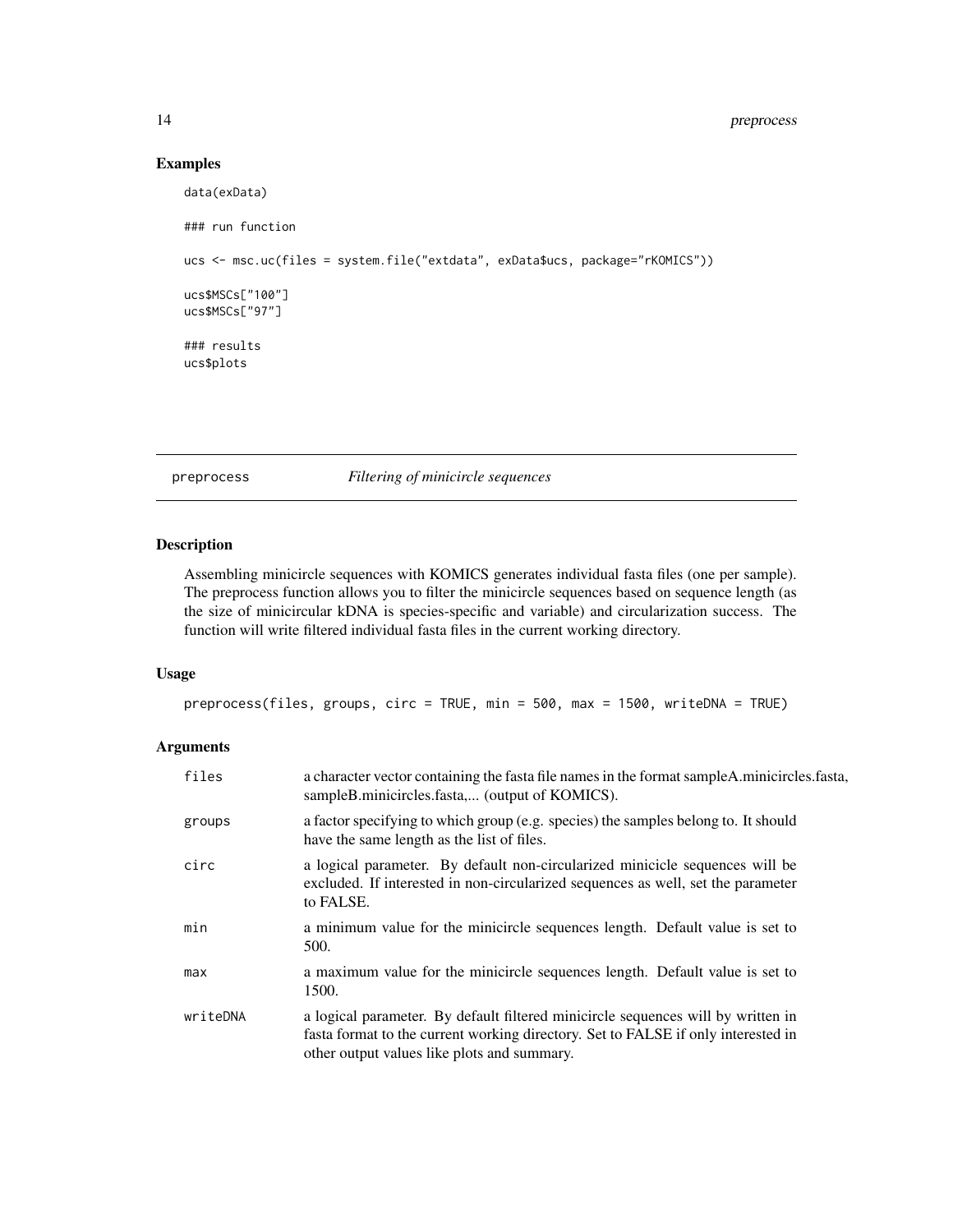#### <span id="page-14-0"></span>read.uc and 15

#### Value

| samples | the sample names (based on the input files).                                                                                              |
|---------|-------------------------------------------------------------------------------------------------------------------------------------------|
| N MC    | a table containing the sample name, which group it belongs to and the number<br>of minicirce sequences (N_MC) before and after filtering. |
| plot    | a barplot visualizing the number of minicircle sequences per sample before and<br>after filtering.                                        |
| summary | the total number of minicircle sequences before and after filtering.                                                                      |

#### Examples

```
require(ggplot2)
data(exData)
### setwd("")
### run function
table(exData$species)
pre <- preprocess(files = system.file("extdata", exData$fastafiles, package="rKOMICS"),
                  groups = exData$species,
                  circ = TRUE, min = 500, max = 1200, writeDNA = FALSE)pre$summary
### visualize results
barplot(pre$N_MC[,"beforefiltering"],
       names.arg = pre$N_MC[,1], las=2, cex.names=0.4)
```

```
### alter plot
pre$plot + labs(caption = paste0('N of MC sequences before and after filtering, ', Sys.Date()))
```
read.uc *Read in uc files*

#### Description

Clustering based on a percent identity, performed with VSEARCH, generates files in uc format. The read.uc function allows you to read in an uc file and store cluster and hit records in individual tables.

#### Usage

```
read.uc(file)
```
#### Arguments

file the name of the uc file e.g. all.minicircles.circ.id70.uc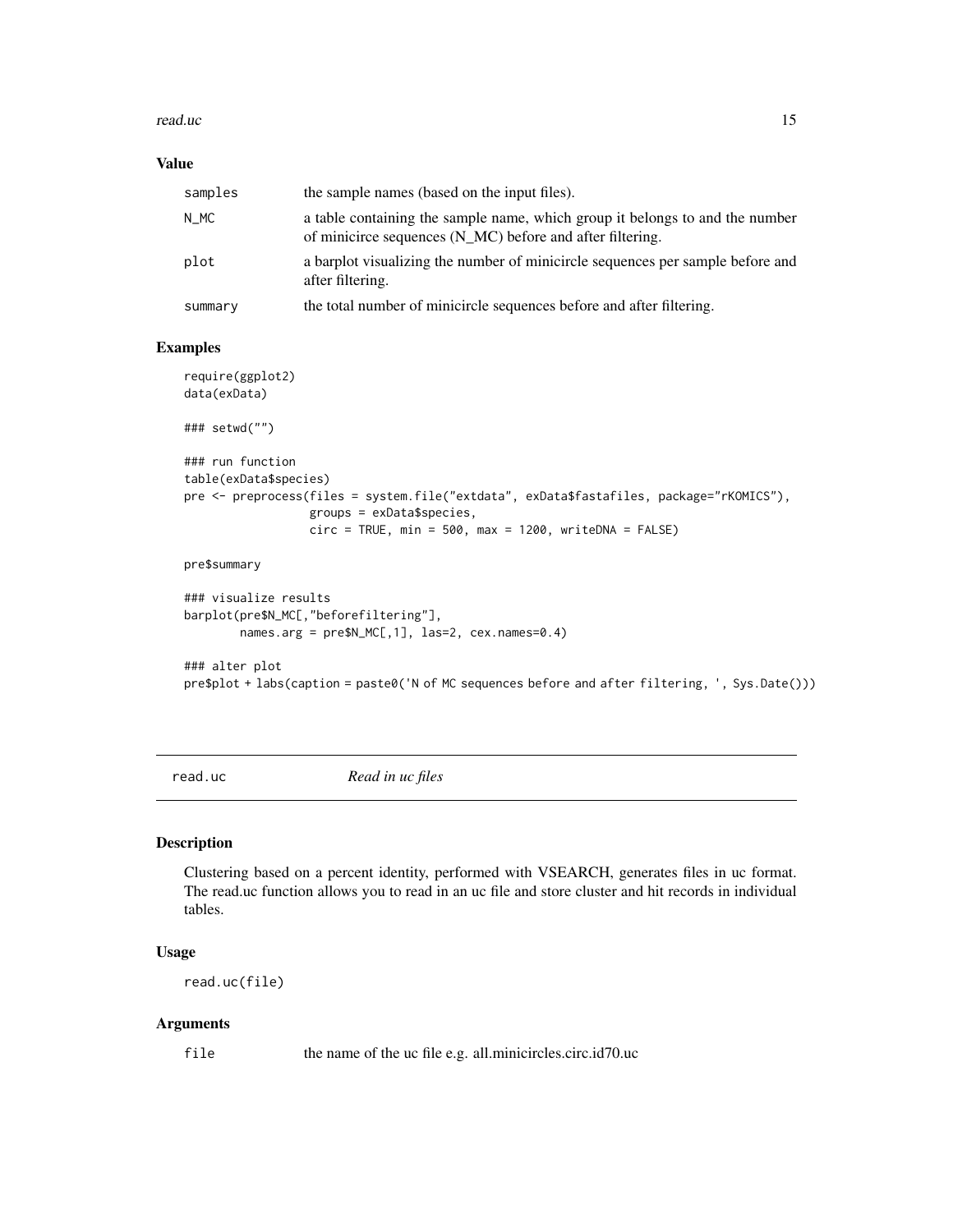#### <span id="page-15-0"></span>Value

| hits         | a table containing all hit records.                |
|--------------|----------------------------------------------------|
| clusters     | a table containing all cluster records.            |
| clustnumbers | a vector containing the cluster numbers (0-based). |

rKOMICS *Minicircle Sequence Cluster (MSC) Analyses*

#### Description

It establishes a critical framework to manipulate, explore and extract biologically relevant information from mitochondrial minicircle assemblies in tens to hundreds of samples simultaneously and efficiently. This should facilitate research that aims to develop new molecular markers for identifying species-specific minicircles, or to study the ancestry of parasites for complementary insights into their evolutionary history.

#### Details

The DESCRIPTION file: This package was not yet installed at build time.

Index of help topics:

| Example dataset                               |
|-----------------------------------------------|
| Example cluster matrices                      |
| Check the read depth of assembled minicircles |
| Visualization of cluster matrices             |
| Length of minicircles                         |
| Build cluster matrix                          |
| Prinicple Component Analysis based on MSC     |
| Check the quality of the assembly             |
| Minicircle Sequence Cluster richness          |
| Retrieve sequences                            |
| Minicircle Sequence Cluster similarity        |
| Specific MSC                                  |
| Cluster Analyses                              |
| Filtering of minicircle sequences             |
| Minicircle Sequence Cluster (MSC) Analyses    |
| Read in uc files                              |
|                                               |

#### Author(s)

Frederik Van den Broeck <frederik.vandenbroeck@kuleuven.be>

Manon Geerts <mgeerts@itg.be>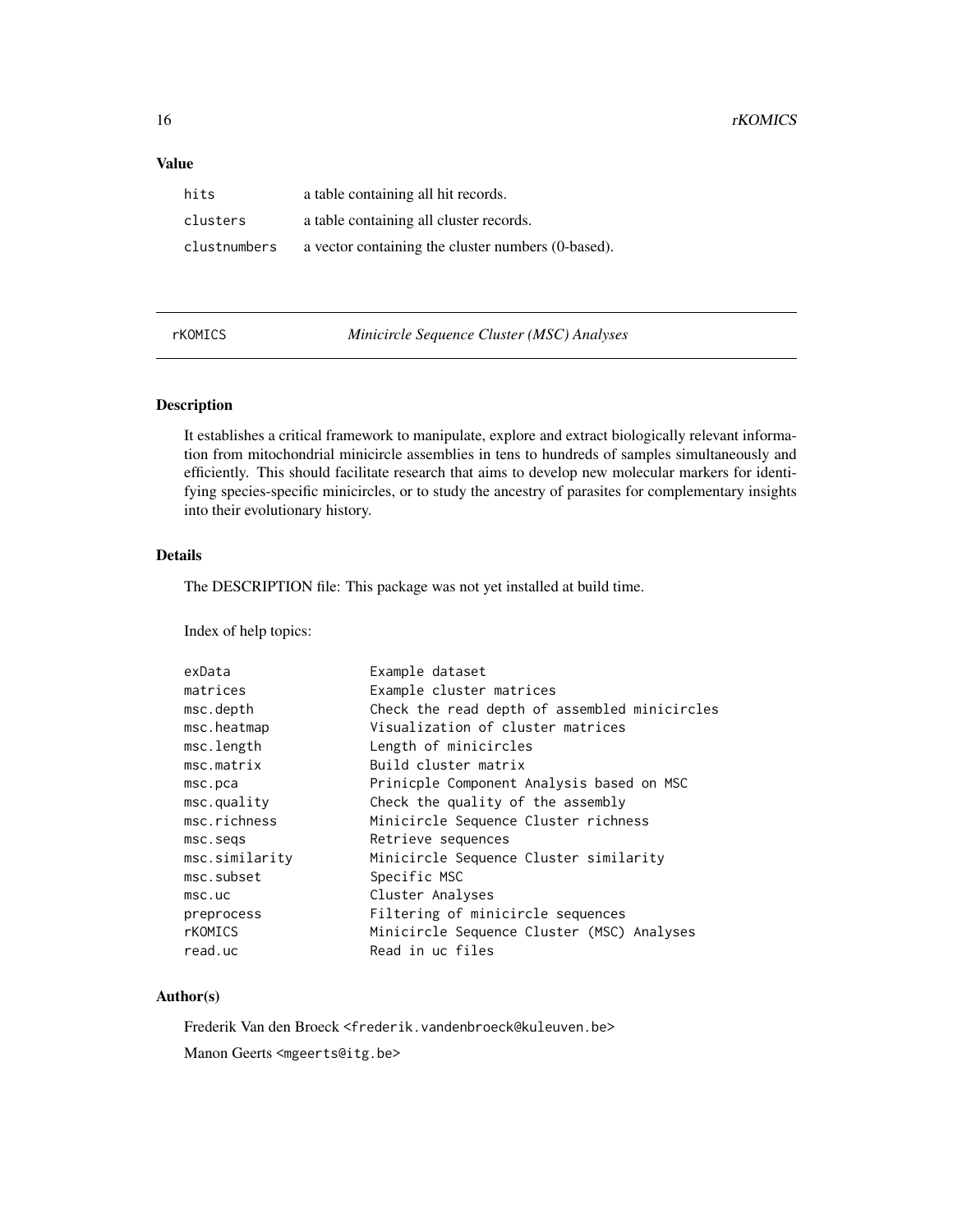#### rKOMICS 17

#### References

Van den Broeck F, Savill NJ, Imamura H, Sanders M, Maes I, Cooper S, et al. Ecological divergence and hybridization of Neotropical Leishmania parasites. Proc Natl Acad Sci U S A. 2020;117. doi: [10.1073/pnas.1920136117.](https://doi.org/10.1073/pnas.1920136117)

#### See Also

Github: <https://frebio.github.io/>

komics-suite: <https://frebio.github.io/komics/>